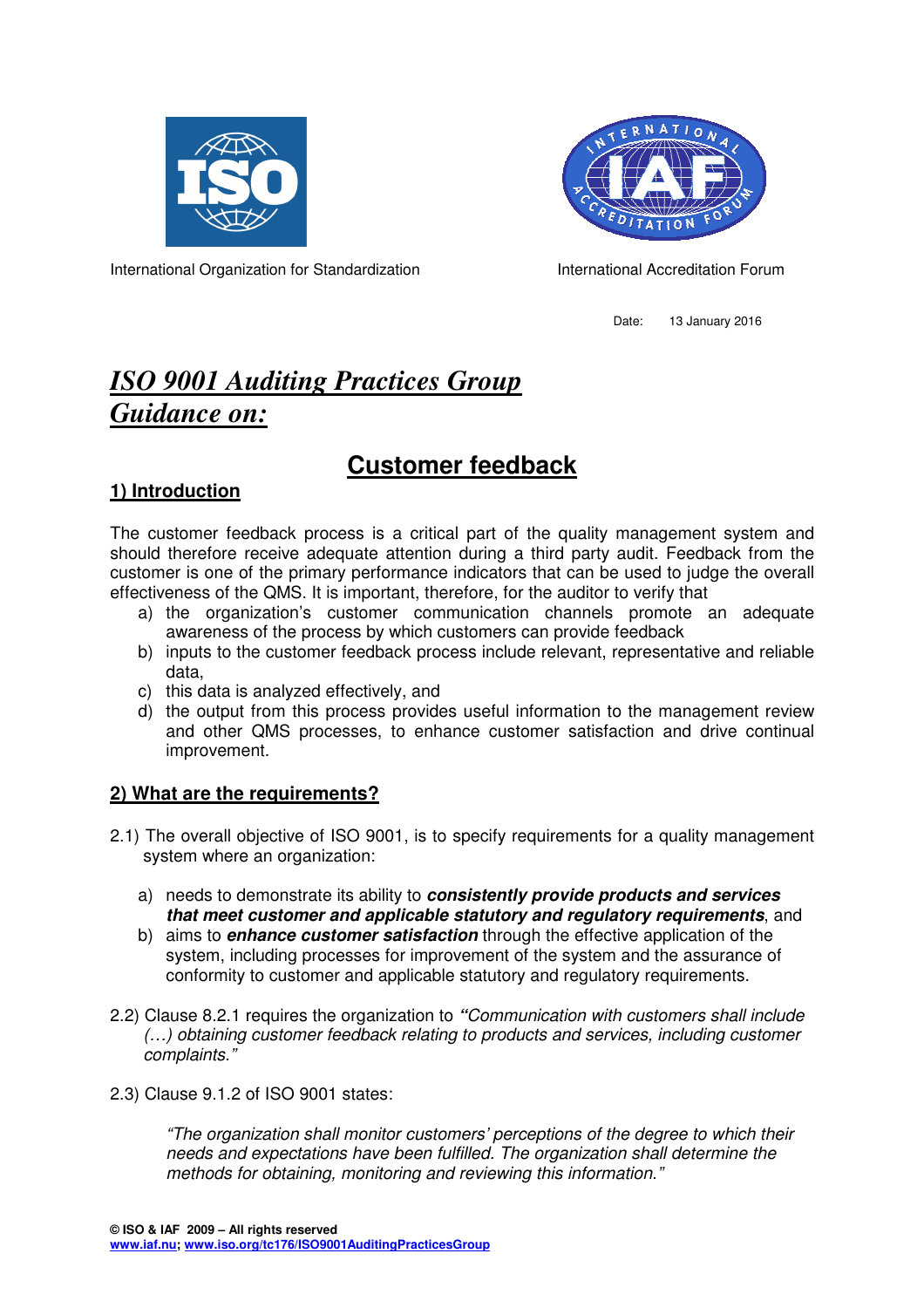ISO 9000 defines **monitoring** as " determine the status of a system, a process, a product, a service or an activity". It is important for auditors to recognize that there is no specific requirement in ISO 9001 for the organization to perform formal customer satisfaction surveys, or other measurements of customer satisfaction, though this could of course be a useful tool in monitoring customer perceptions. It is therefore important that the organization tries to see things from the customer's perspective, and **monitors the customer's perceptions**; **measurement** of customer **satisfaction** may be appropriate in some situations, but it is not a direct requirement of the standard.

NOTE: In addition to these specific references to the customer feedback process, there are a number of indirect references throughout the whole of the standard, which the auditor needs to take into account. Examples include feedback as part of the design and development process, process validation and others.

#### **3) What should be addressed when auditing customer feedback processes?**

Customer feedback needs to be **audited** as a process, not as a "clause of the standard". An evaluation also needs to be performed on the way in which the process is managed, as well as its ability to provide meaningful information with which to judge the **overall** effectiveness of the QMS. The way in which the organization obtains this feedback ("the method") is up to the organization to define.

The auditor should therefore be aware of the many factors that can affect the organization's approach, and should recognize that there is no fixed "recipe". Due consideration should be given to factors such as:

- an organization's size and complexity
- the degree of sophistication of products and services, and customers
- the risks associated with the products and services
- the diversity of the customer base

## **3.1) Prior to the audit of the customer feedback process (preparation stage)**

The auditor needs to be aware of the specific characteristics of the organization's products and services that are likely to impact customer satisfaction. Throughout the audit the auditor should be alert for indications that may suggest customer satisfaction or dissatisfaction which could serve as input into the audit of the customer feedback process. Good sources of such information may include, for example:

- Goods returned by the customer;
- Warranty claims;
- Revised invoices:
- Credit notes;
- Articles in the media:
- Consumer websites;
- Direct observation of, or communication with, the customer (for example in a service organization).

#### **3.2) During the process assessment**

These are some of the issues an auditor should address during an audit of the customer feedback process:

a) What is the desired output of this process? What information is actually **available** on customer perceptions? How is this information used by management to drive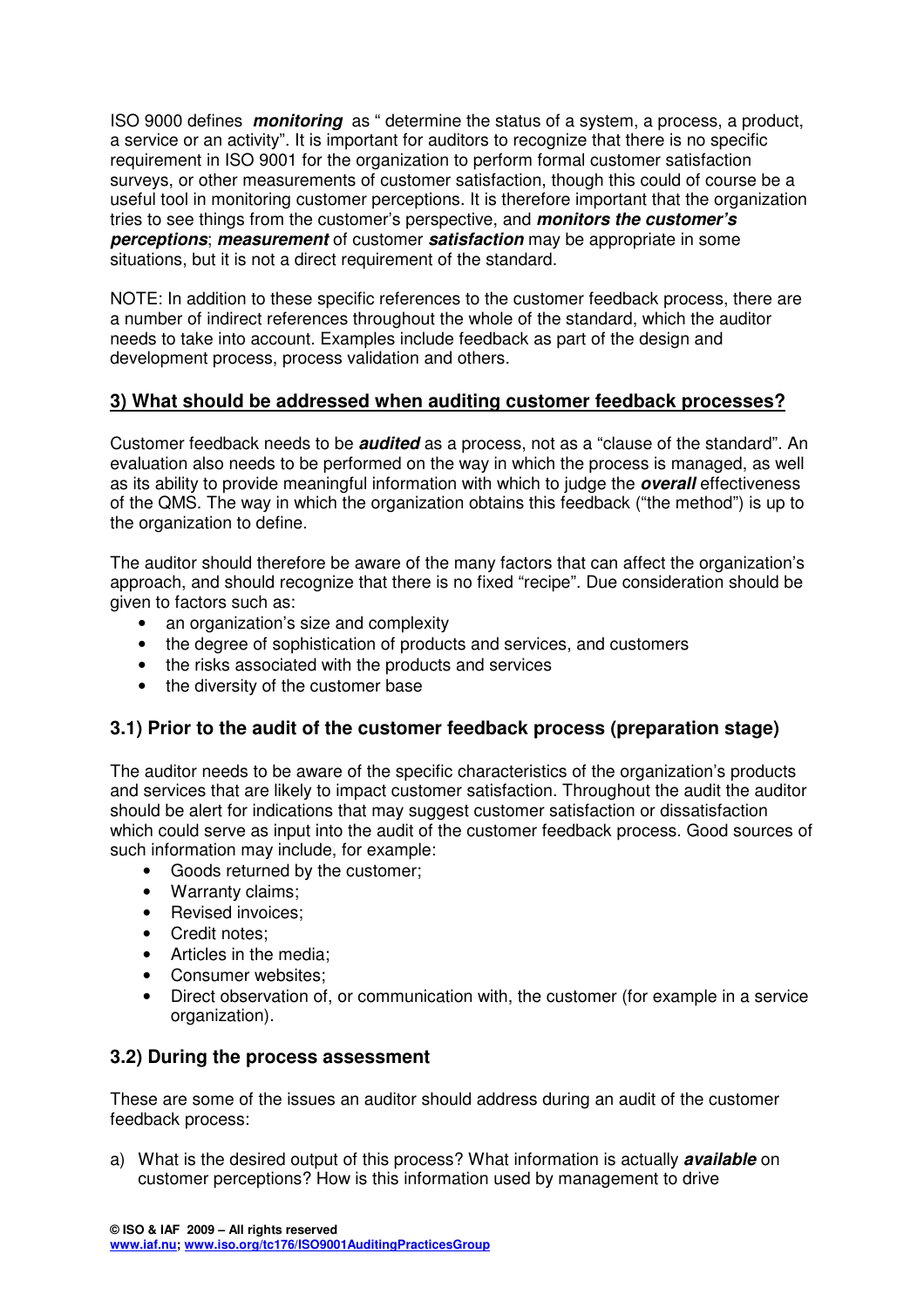improvements to the product, processes and the QMS?

- Are all customer categories covered by this information? It is important to remember that the organization may have more than one category of customer - see the definition of "customer" in ISO 9000. For example, a manufacturer may sell to wholesalers, who then sell to retailers, who in turn sell to the general public. In this case the organization may need to address all types of relevant interested parties as they may have different perceptions. The organization could be satisfying one group and upsetting another.
- b) **How** is the data collected to feed the process?
	- There are many ways for an organization to monitor its customers' perceptions, and the auditor should avoid preconceived ideas about how this should be done. Some examples of techniques the organization can use include:
		- $\circ$  face-to-face evaluations, which may be appropriate in many service organizations such as hotels – "How was your stay with us?" or restaurants "I hope you enjoyed your dinner"
		- $\circ$  telephone calls or visits made periodically or after delivery of products and services,
		- $\circ$  questionnaires or surveys carried out by the organization itself, or by independent market researchers
		- $\circ$  other contacts with customers, for example by service or installation personnel
		- $\circ$  internal enguiries among the organization's personnel who are in contact with customers,
		- o evaluation of repeat business
		- o monitoring accounts receivable, warranty claims, etc.
		- o customer complaints analysis

Often complaints are the only **spontaneous** feedback received from customers, and these should be analysed for any trends, key concerns, impacts etc. It must be stressed, however, that customer complaints should not be the only input for monitoring customer perceptions. Also, the auditor should avoid reaching conclusions only by looking at specific individual complaints - these should always be put in the context of their overall impact on the QMS.

- c) How reliable is the information?
	- In an ideal world, the organization would monitor the perceptions of all customers, but the costs of doing so might be prohibitive. Therefore it is necessary to verify the criteria the organization has used for any sampling of its customers, to ensure that this is representative, and reflects the risks both to the organization and its customers.
	- The auditor should seek to verify the information provided by comparing with other evidence obtained during the course of the audit (see 3.1).
	- In some cases it may be appropriate for the auditor to verify information directly with the organization's customers, though a certain diplomacy will be required when doing this.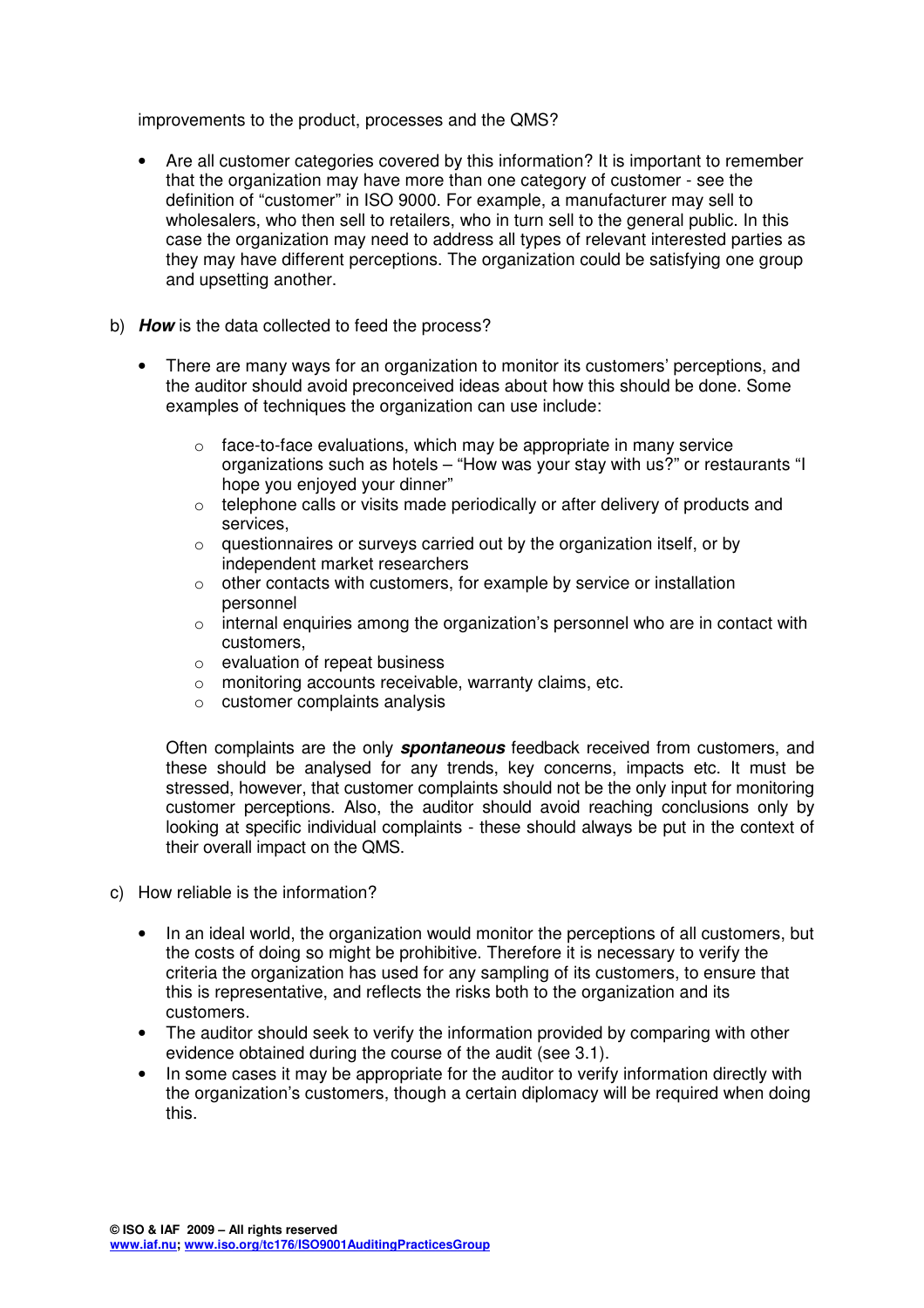- d) How is the data analyzed?
	- Simply collecting data on customer perceptions is not sufficient the auditor must follow the process through, to check how the data is analyzed and evaluated, and what conclusions are made with respect to the effectiveness of the QMS.
		- o Are there any trends?
		- o Is the situation stable, improving, or deteriorating?
		- o Are customer needs and expectations changing?
	- Although it is not a requirement of ISO 9001, it may be appropriate to ask the organization about industry comparisons, or benchmarking activities, in order to put customer feedback into perspective
- e) How does the information generated by this process feedback into the QMS as a whole?
	- Organizations should be using the results of the customer feedback process to trigger nonconformities, corrective actions, improvement opportunities as one of the overall measures of the QMS performance. The way in which these processes interact should also be subject to audit.
	- The auditor should be able to recognize that the output from the customer feedback process forms an important input into other QMS process, such as data analysis, management review and improvement processes.
	- An auditor who strives to add value will try to ensure that the organization recognizes the benefits a sound customer feedback process can bring, and will encourage (but can not require) the organization to think beyond simply "meeting the requirements of the standard".

f) What are the links to other QMS processes?

- The auditor should recognize that the customer feedback process has important links and interfaces with several other QMS process that include, but are not limited to:
	- o Management review
	- o Process validation
	- o Customer communication
	- o Design and development controls and changes

For further information on the ISO 9001 Auditing Practices Group, please refer to the paper: Introduction to the ISO 9001 Auditing Practices Group

Feedback from users will be used by the ISO 9001 Auditing Practices Group to determine whether additional guidance documents should be developed, or if these current ones should be revised.

Comments on the papers or presentations can be sent to the following email address: charles.corrie@bsigroup.com .

The other ISO 9001 Auditing Practices Group papers and presentations may be downloaded from the web sites:

**www.iaf.nu www.iso.org/tc176/ISO9001AuditingPracticesGroup**